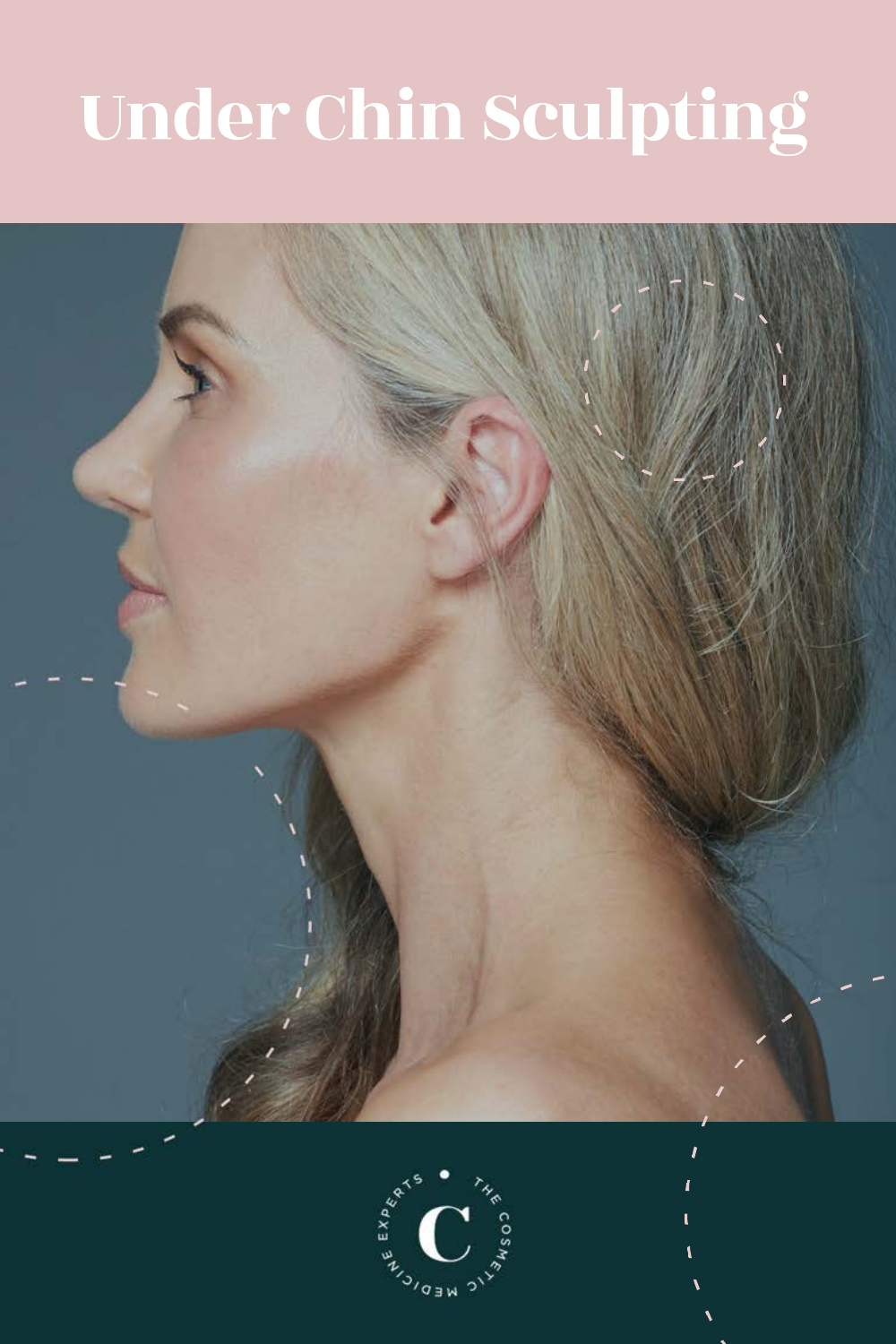# **The four things you MUST know about under chin sculpting treatments**

Permanently rid yourself of stubborn under chin fullness and take that selfie from any angle with confidence.

There are many options when it comes to under chin treatments. You MUST arm yourself with all the information prior to making a decision on what treatment is right for you.

Read on below to learn what many other cosmetic clinics WON'T tell you about under chin sculpting treatments.

There are many options when it comes to under chin sculpting treatments. They differ in their upfront expense, downtime, efficacy and invasiveness.

Get the treatment you need, rather than just the option available. Choose the most comprehensive range of options in the Country. Choose Contour.



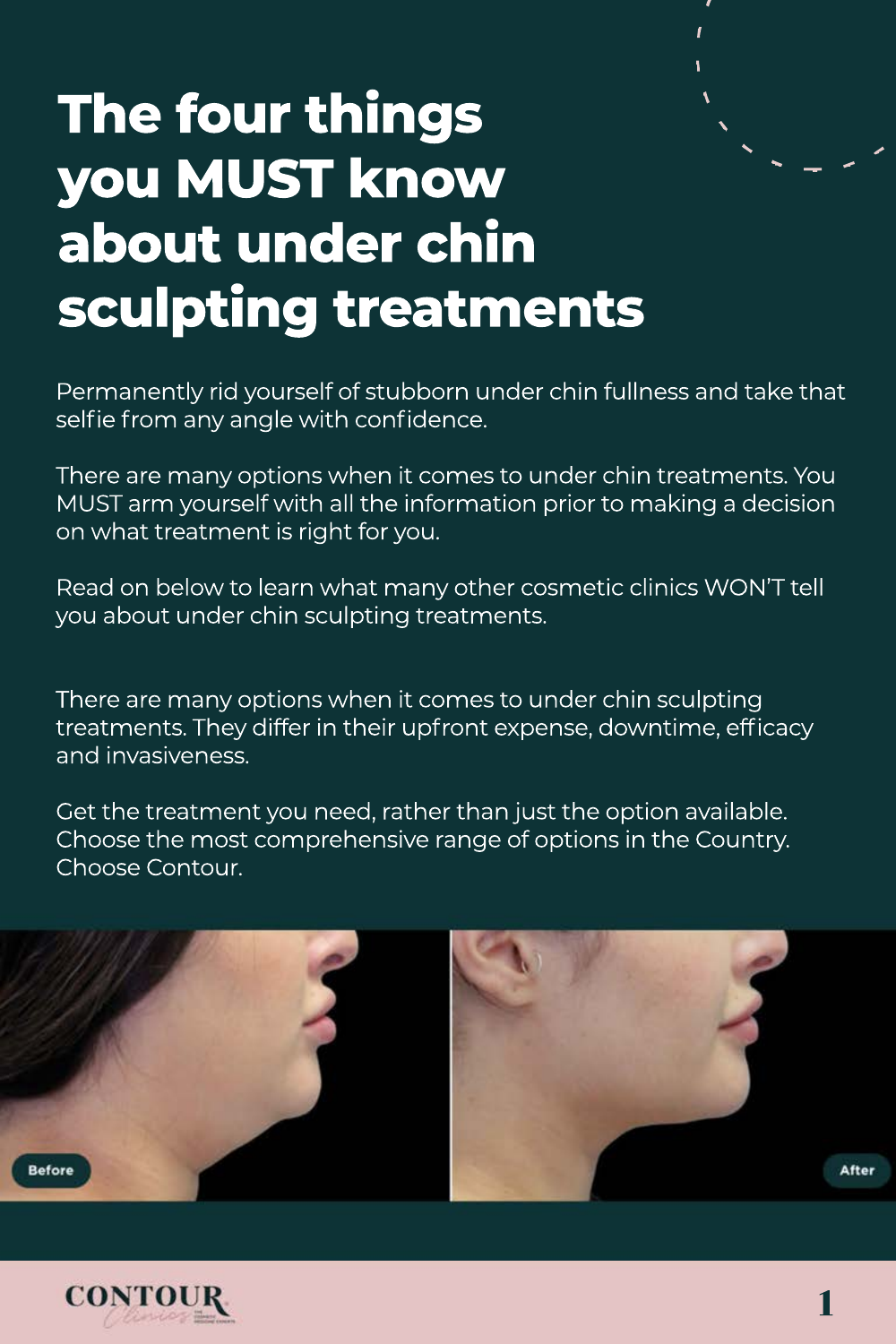# **1) The lowdown on fat dissolving injections**

# **Fat dissolving injections**

# **What are they?**

Fat dissolving injections use a compound called deoxycholic acid. This substance is present naturally in your digestive tract and is used to digest dietary fats.

Targeted under chin injections melt away fat with minimal discomfort and short recovery time.

# **Does it hurt?**

This can be a painful process if local anaesthetic is not used prior to injection. MOST cosmetic clinics will NOT use local anaesthetic during this process.

The reason? Registered nurses cannot use this product without supervision from a medical doctor. Most of the larger chain cosmetic clinics do not allow the use of local anaesthetic for these procedures.

All Contour Clinics doctors are versed in the use of local anaesthetic for this area. Our registered nurses are specifically trained on how to perform this treatment and are supervised from an in-clinic doctor at all times.

Always ask your injector for local anaesthetic prior to these treatments.

Contour Clinics also prefer the use of cannula for the delivery of under chin fat dissolving treatments. Cannulae are long blunt needles that glide painlessly through the under chin fat (as there are no nerves in this layer of the under chin). Using this technique, one entry point can be used to treat the entire under chin region. This reduces the risk of bruising, pain, swelling and infection.

2

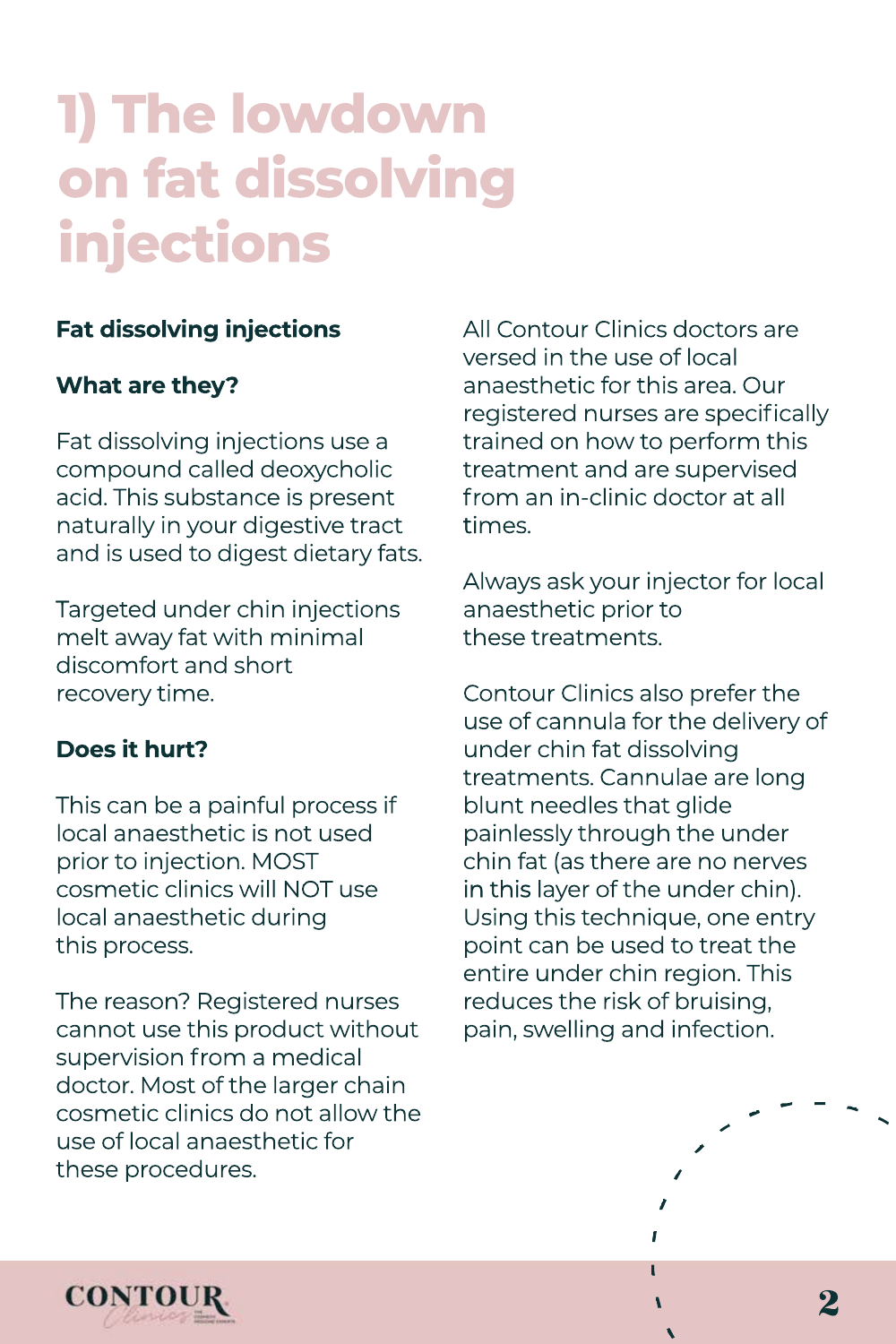# **What can I expect after fat dissolving injections?**

Swelling is very common post fat dissolving injections. This often lasts anywhere from a few days to a few weeks. Bruising and tenderness can occur and is not uncommon. Rarely, under skin firmness can occur which resolves over the course of a few weeks with massage.

# **What is the difference between fat dissolving injections and Belkyra/Kybella?**

Fat dissolving injections were first introduced in 2003 by a dermatologist called Dr Adam Rotunda. The product used was a compounded mixture of phosphatidylcholine and deoxycholic acid. This was used in multiple large body parts and became popular as a non-invasive alternative to liposuction. However, large volumes of this substance used on bigger body areas often caused swelling and downtime similar to liposuction. This caused a decrease in use on larger areas of the body, but smaller areas such as under the chin, bra puffs and above the knees were still popular.

In 2017, Allergan released a product containing only deoxycholic acid. This was designed and marketed only for under the chin and has stricter protocols for use. It is far more painful, almost twice as expensive and is not any more effective than the combination phosphatidylcholine + deoxycholic acid product. It is for this reason Contour Clinics only uses fat dissolving with a combination of phosphatidylcholine and deoxycholic acid.

## **How long do treatments last?**

Fat dissolving injections are permanent. Once fat cells are removed with fat dissolving injections they do not regenerate.

# **How expensive are fat dissolving injections?**

At Contour Clinics fat dissolving injections are \$700 per session, regardless of the size of the area treated.

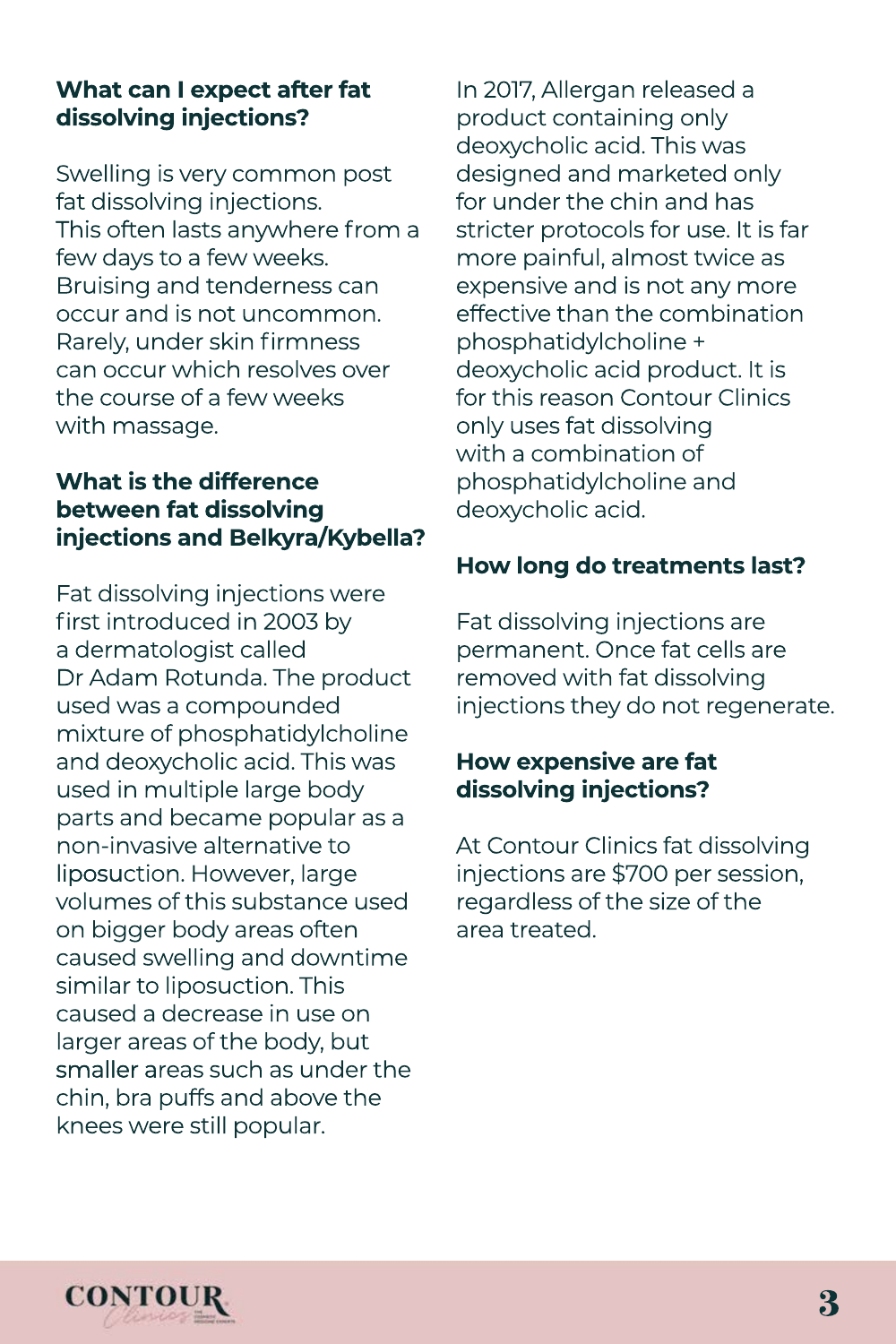

#### **Price**

\$700 per session regardless of the severity of under chin fat

### **Results**

Reduction in under chin fat is slowly visible over 6-12 weeks

### **Time**

Treatments take less than 10 minutes

### **Comfort**

Under chin dissolving injections are performed in office under local anaesthetic. There is minimal pain associated with the procedure

### **Treatments to compliment**

Combine with skin tightening, jawline sculpting or thread lifting for superior results.

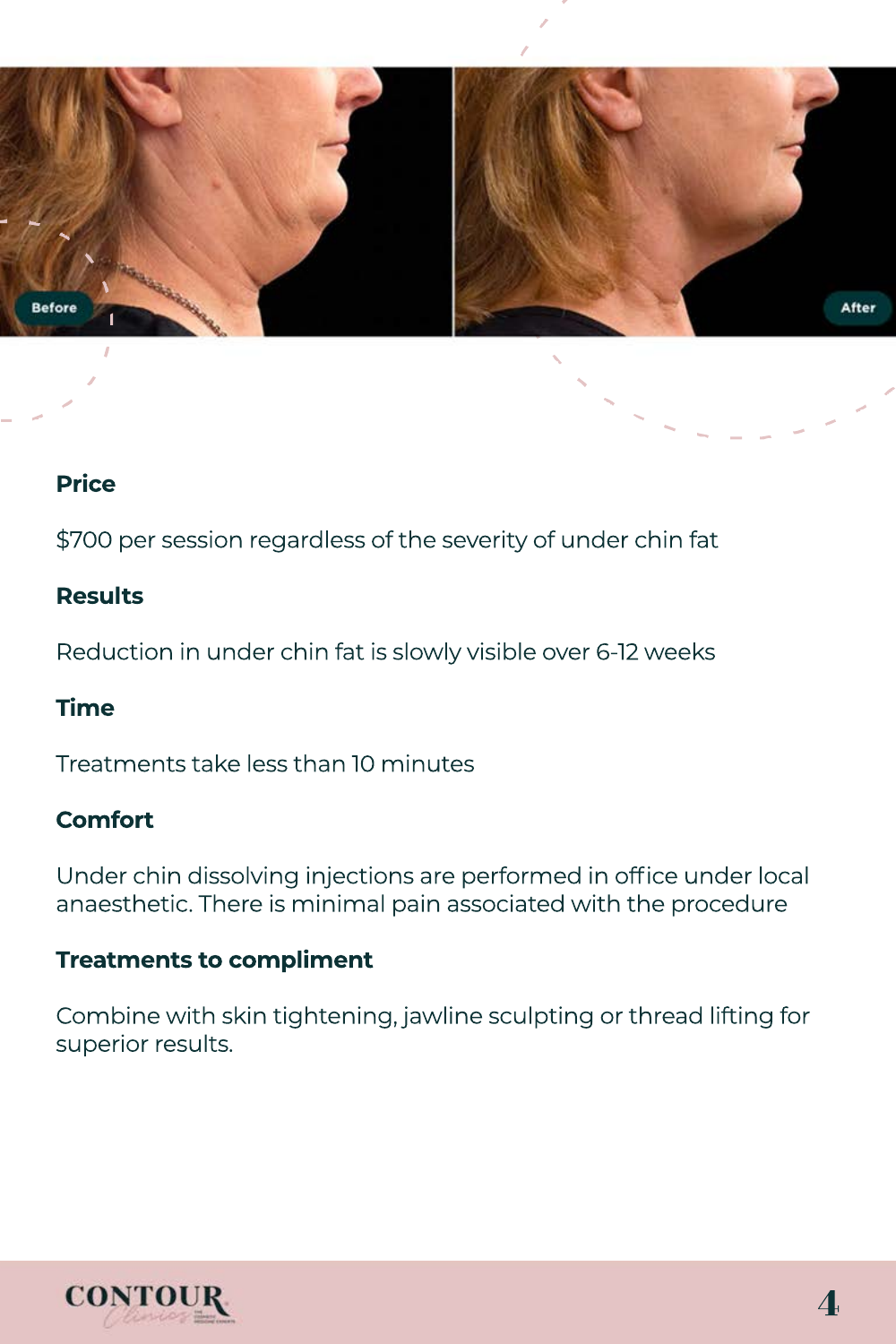# **2) The truth about machine based under chin fat removal**





You heard it right, there are many inferior fat freezing technologies on the market that have engaged in a race to the bottom. A race to create the cheapest machinery and cheapest cost per treatment.

Unlike Coolsculpting, these have not been engineered at Harvard University, are not as sophisticated when it comes to refrigeration mechanics and in our experience, have far more pain associated with them.

Coolsculpting is the premier technology when it comes to fat sculpting. Coolsculpting is unique in several ways including:

- Coolsculpting has a built-in refrigeration condenser. This ensures consistent delivery of a therapeutic dose of cooling to the treatment area.
- Harvard University engineered.
- Built in temperature cut-offs to ensure safety and reliability of treatment.
- The most comfortable, painless treatment on the market.
- Quicker treatment times, owing to its superior cooling ability (30-40 minutes vs 60 minutes for comparable devices)
- Guaranteed results or you get a session for free.

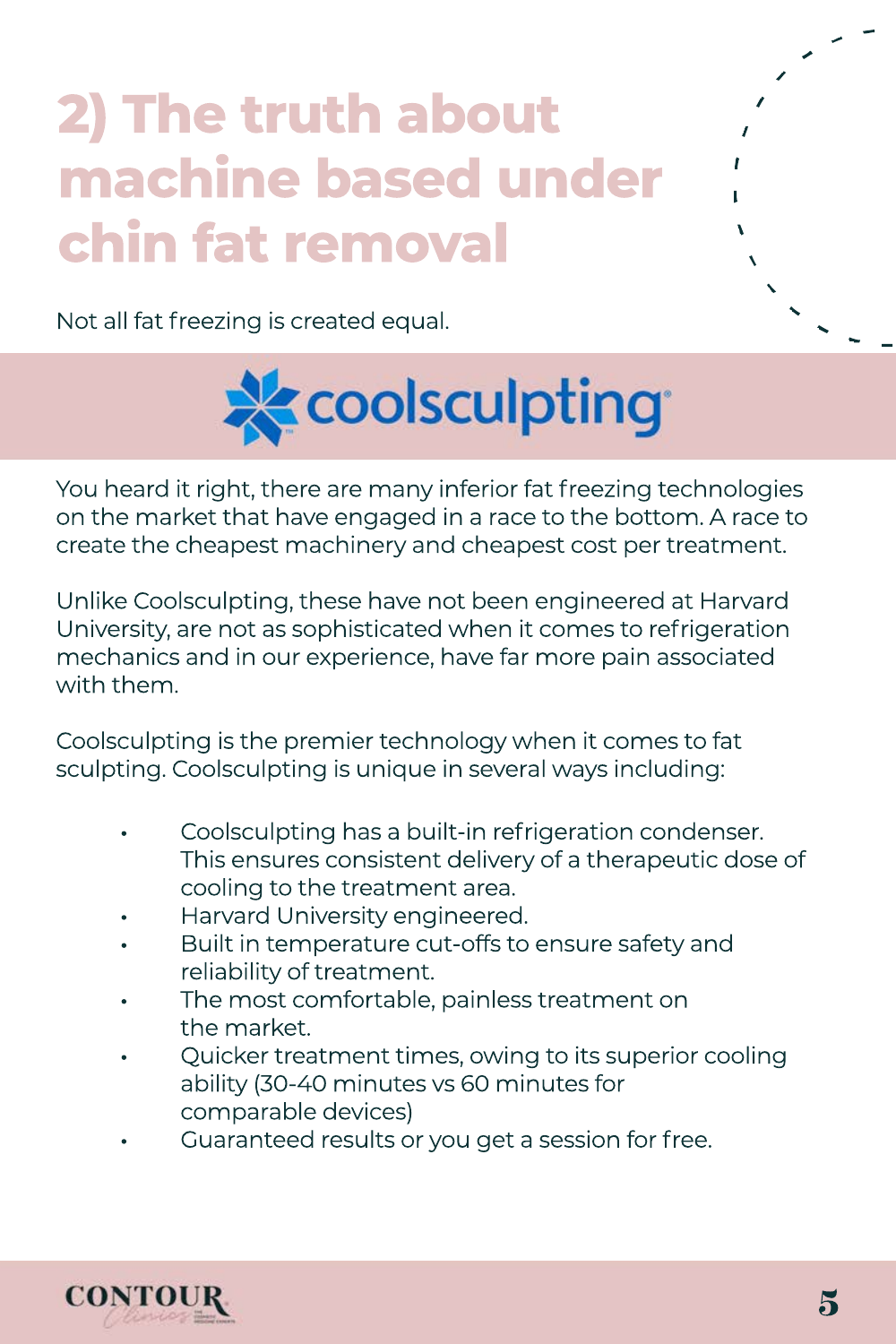## **How does Coolsculpting work?**

- Coolsculpting works by freezing the area to minus 11 degrees Celsius. We know that at these temperatures the skin, blood vessels and nerves are all safe from injury. The fat cells in the treatment area however undergo a process called programmed cell death. These damaged fat cells are then marked for removal by the body's immune system. The removal process is slow, with the results of treatments seen in 8-12 weeks.
- No other machine on the market freezes consistently to this temperature. Most hover around minus 6-8 degrees. Not only is this less effective, it is surprisingly more uncomfortable. At temperatures < -10 degrees Celsius the treated area becomes numb. That means there is no longer any discomfort associated with the procedure after 5 minutes of cooling. Machines warmer than this produce pain that persists for the duration of the treatment (45-60 minutes).
- Radiofrequency technologies are also used for fat removal. Unlike coolsculpting, the area does not go numb, rather the device is turned up until you can no longer tolerate any increases in energy. You then sit with this pain for the entire treatment. At Contour Clinics, we do not offer this form of fat removal for this very reason.

# **When do I see results?**

You see results 8-12 weeks post treatment. This is the time period required for your body to remove the destroyed fat cells from the treated area.

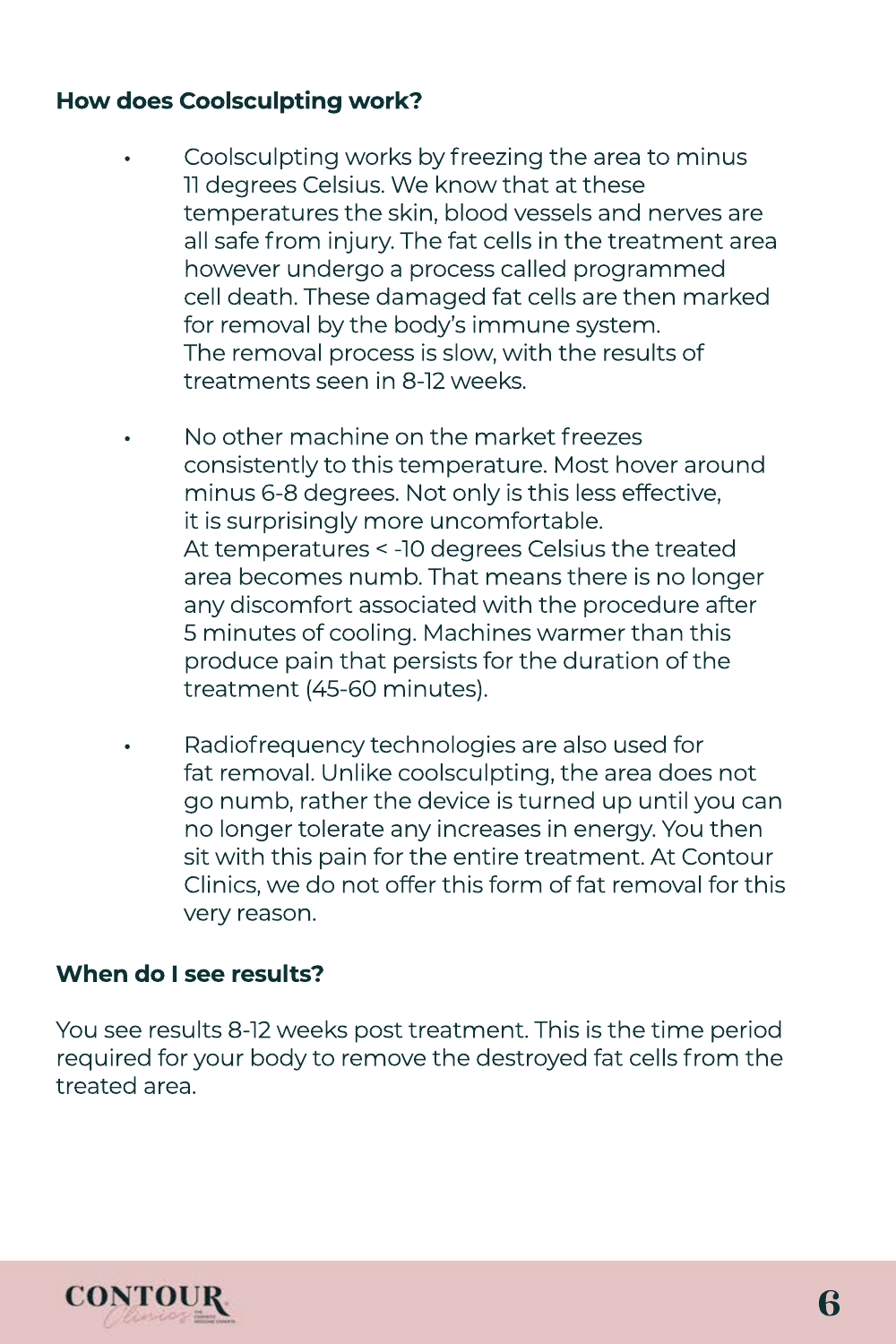# **Price**

From \$500 per session

# **Results**

Reduction in under chin fat is slowly visible over 6-12 weeks

# **Time**

Reduction in under chin fat is slowly visible over 6-12 weeks

# **Comfort**

Under chin dissolving injections are performed in office under local anaesthetic. There is minimal pain associated with the procedure.

# **Treatments to compliment**

Combine with skin tightening, jawline sculpting or thread lifting for superior results.

See our **Coolsculpting page** for more information.



**CONTOUR** 

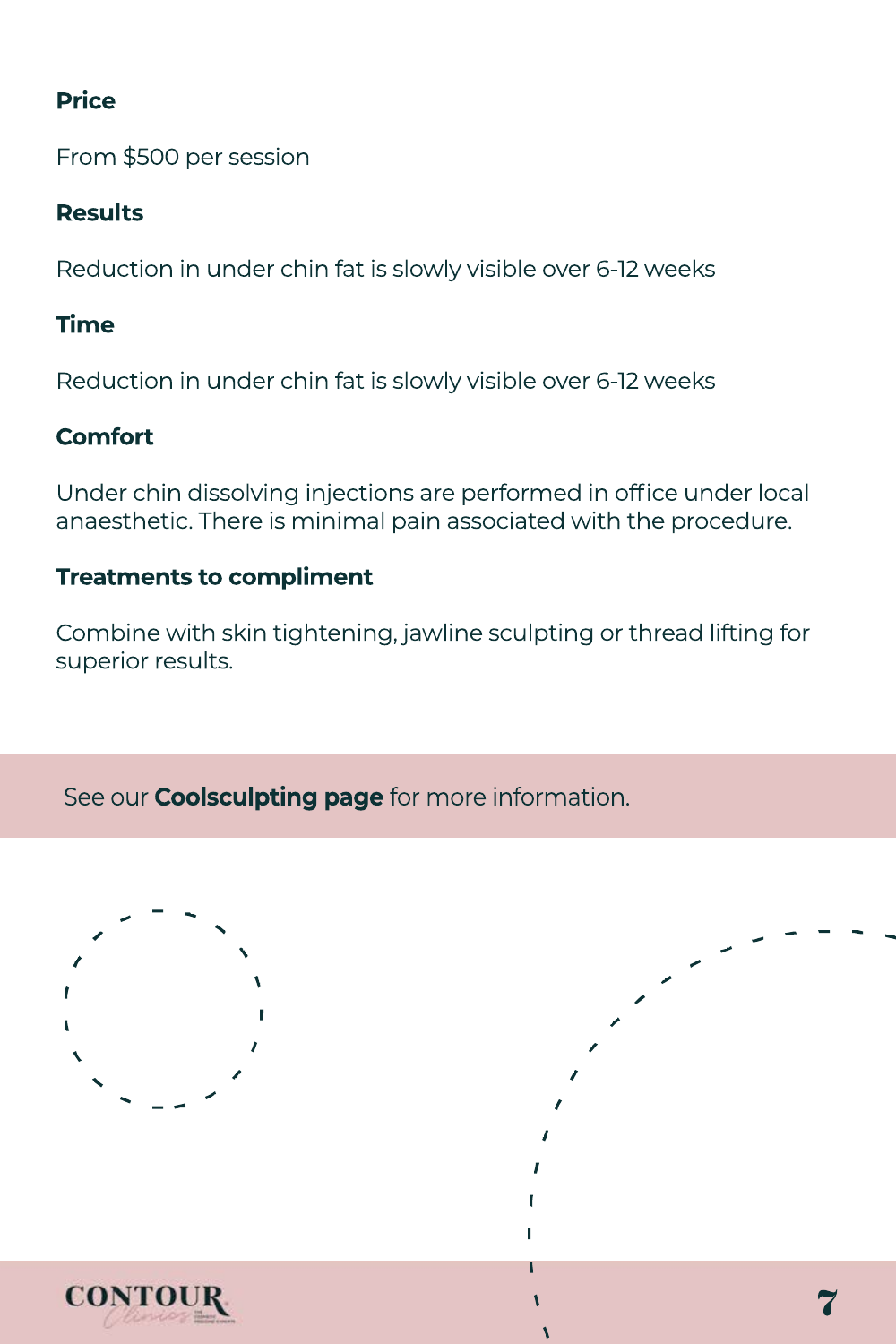# **3) For those wanting a more definitive, one off option and don't mind the idea of liposuction.**

## **Facetite under chin radiofrequency assisted liposuction**

The gold-standard in under chin sculpting. The Facetite device melts under chin fat while tightening the skin at the same time. It does so via the delivery of radiofrequency energy to the subcutaneous fat of the neck and under chin region. This causes a contraction of the skin and underlying connective tissues to restore youthful sharpness to the jawline.

### **How does the Facetite work to remove under chin fat?**

The Facetite consists of a slender probe that is inserted just under the skin of the neck and under chin. The probe emits a radiofrequency current that is used to melt under chin fat, while tightening of the overlying skin.



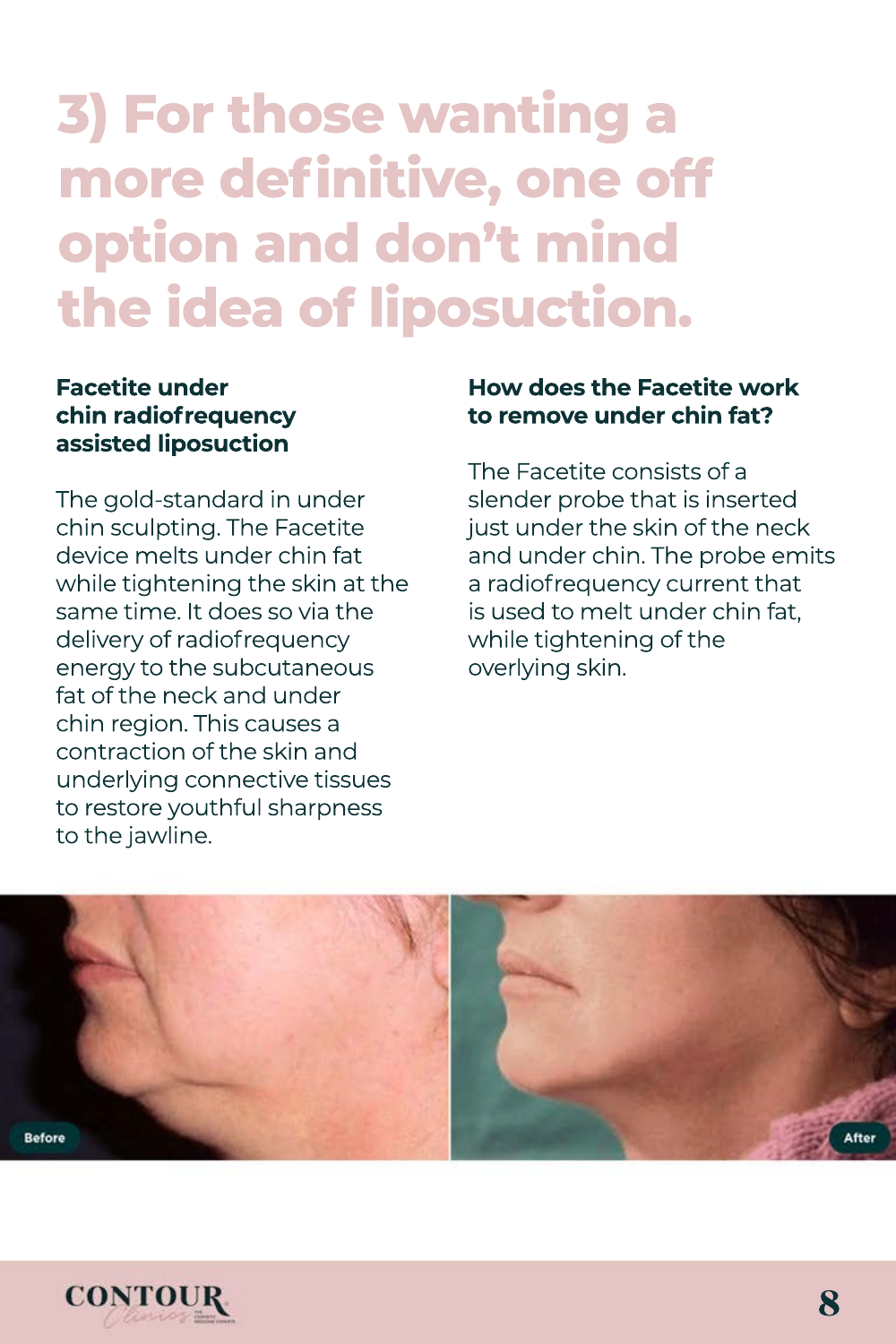

# **How is the Facetite different from traditional liposuction?**

Traditional liposuction uses blunt force to tear fat cells away from their housing within the subcutaneous tissues of the under chin. This can lead to significant bruising/swelling and asymmetry of result.

Facetite utilises radiofrequency energy to heat deep subdermal tissues to 70 degrees. This causes a uniform melting of fat cells, that can then be aspirated and removed at the time of the procedure. Controlled heating of the under-chin area with the Facetite radiofrequency probe has several advantages over traditional liposuction including:

- Tightening of overlying skin (up to 40% contraction in some studies)
- Uniform removal of fat cells with less likelihood of asymmetry.
- Consistent results
- Shorter downtime
- Coagulation of the tiny blood cells supplying under chin fat. This results in significantly reduced swelling and bruising as compared with traditional liposuction.
- Smaller probe sizes lead to decreased trauma during the procedure.

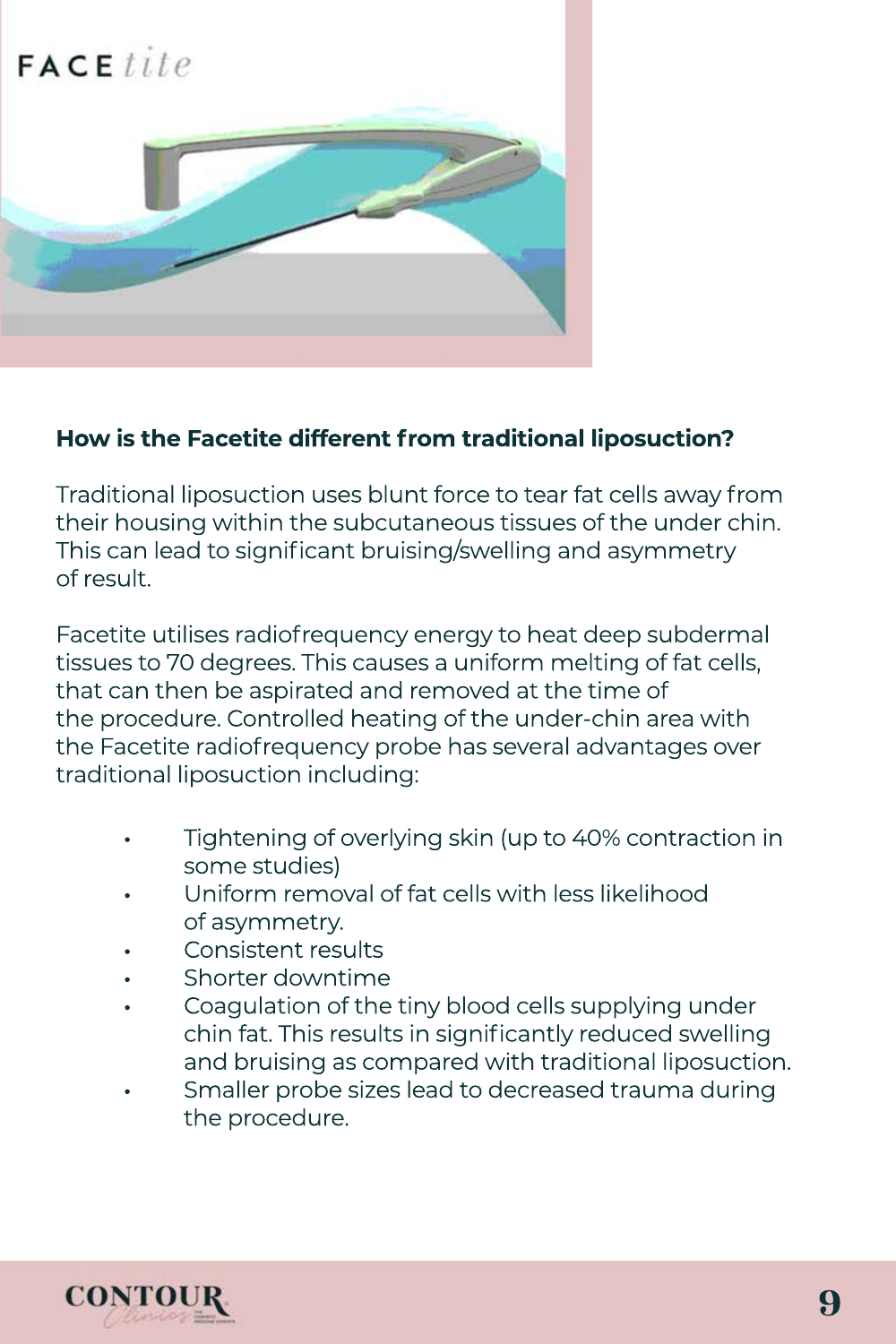

### **Price**

\$3250 regardless of the severity of under chin fat. This is a one-off treatment.

### **Results**

Reduction in under chin fat is slowly visible over 6-12 weeks

# **Time**

Treatments take approximately 60 minutes

# **Comfort**

Under chin Facetite is performed under local anaesthetic. There is minimal pain associated with the procedure.

### **Treatments to compliment**

Combine with skin tightening, jawline sculpting or thread lifting for superior results.

See our **Facetite under chin liposuction** for more information.

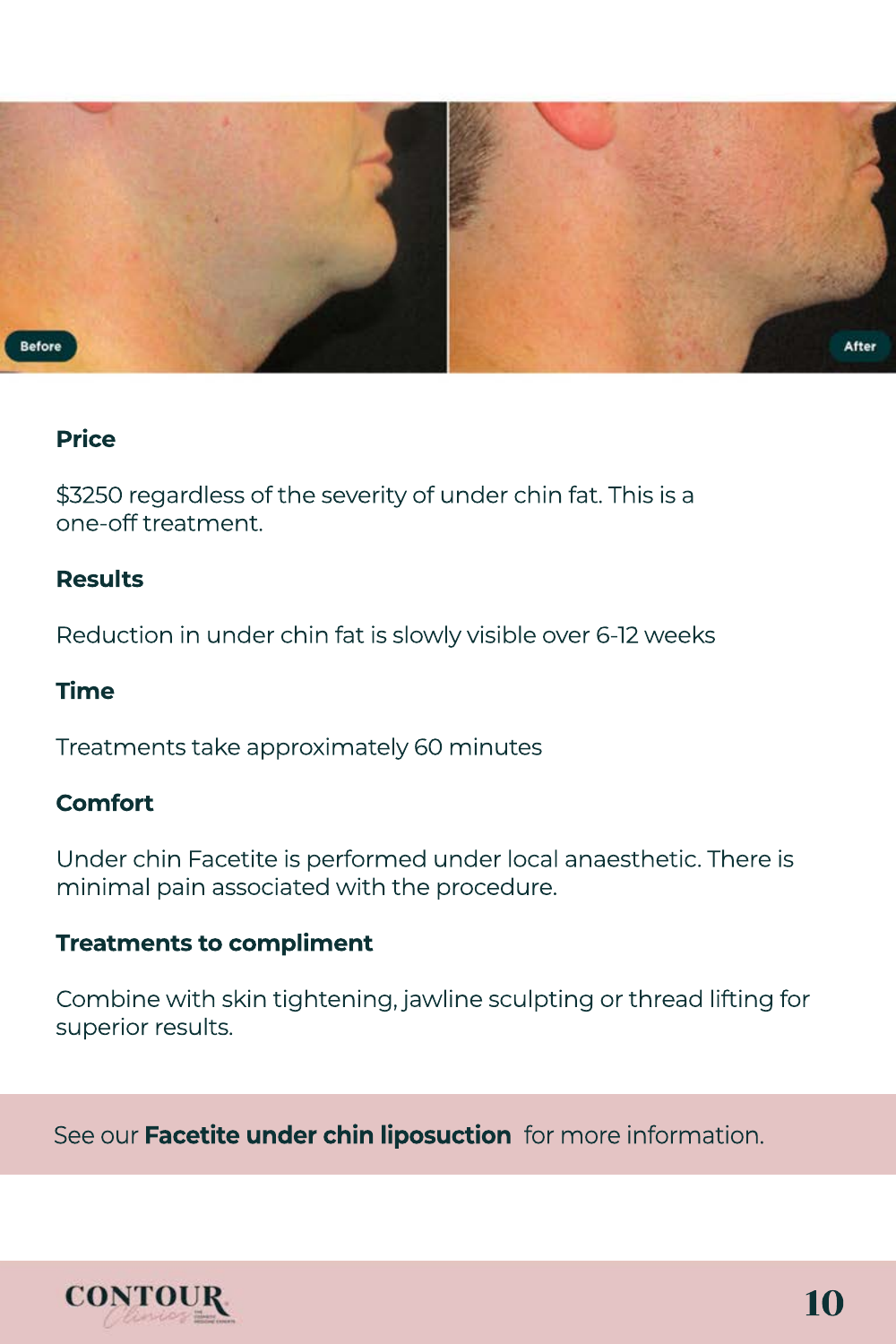# **4) Skin tightening options to the under-chin region**

Under chin fullness is not always caused by under chin fat. Often excessive neck skin can cause the appearance of a 'double chin' if there is no fat present.

Skin laxity on the neck region can really give away your age. Fortunately, there are many good options for neck skin tightening that do not require you to undergo the knife.

The best option other than surgery is radiofrequency energy delivered by micro needles.

# **Morpheus8 radiofrequency skin tightening**

- Using radiofrequency delivered with 24 micro-needles, the Morpheus8 is the worlds most effective skin tightening device.
- This causes an intensive tightening of the outer layers of the skin, all while contracting the deeper subcutaneous tissues.



This really is the gold standard in non-surgical neck tightening.

See our **Morpheus8 page** for more information.

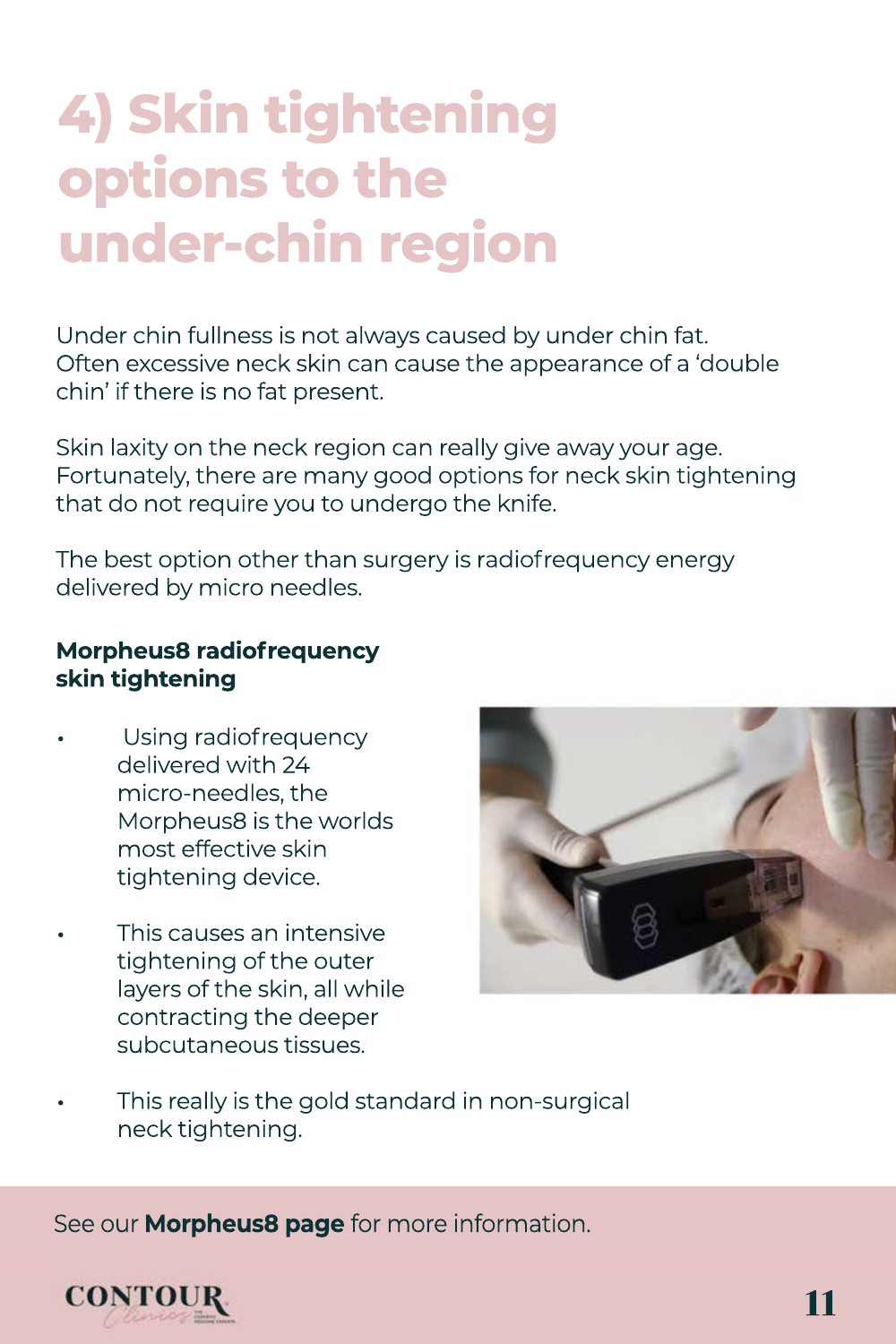# **Tempsure skin tightening**

- Completely painless and non-invasive, the Tempsure tightens and tones an ageing neck. This is a perfect option for those with no tolerance of downtime, pain or invasiveness.
- Our skin normally sits at a temperature of 33 degrees celcius. The tempsure warms the skin to 40 degrees and once there counts down from 5 minutes. We know 5 minutes is the therapeutic dose of heating required to activate heat shock proteins to stimulate collagen.
- We also find that the Tempsure changes chemical bonds between collagen fibres temporarily. This reults in a contraction of the skin lasting 2-3 days. This is why our patients typically like to have this treatment 1-2 days out from a big event, as it leaves them looking youthful and refreshed.



See our **Tempsure page** for more information.

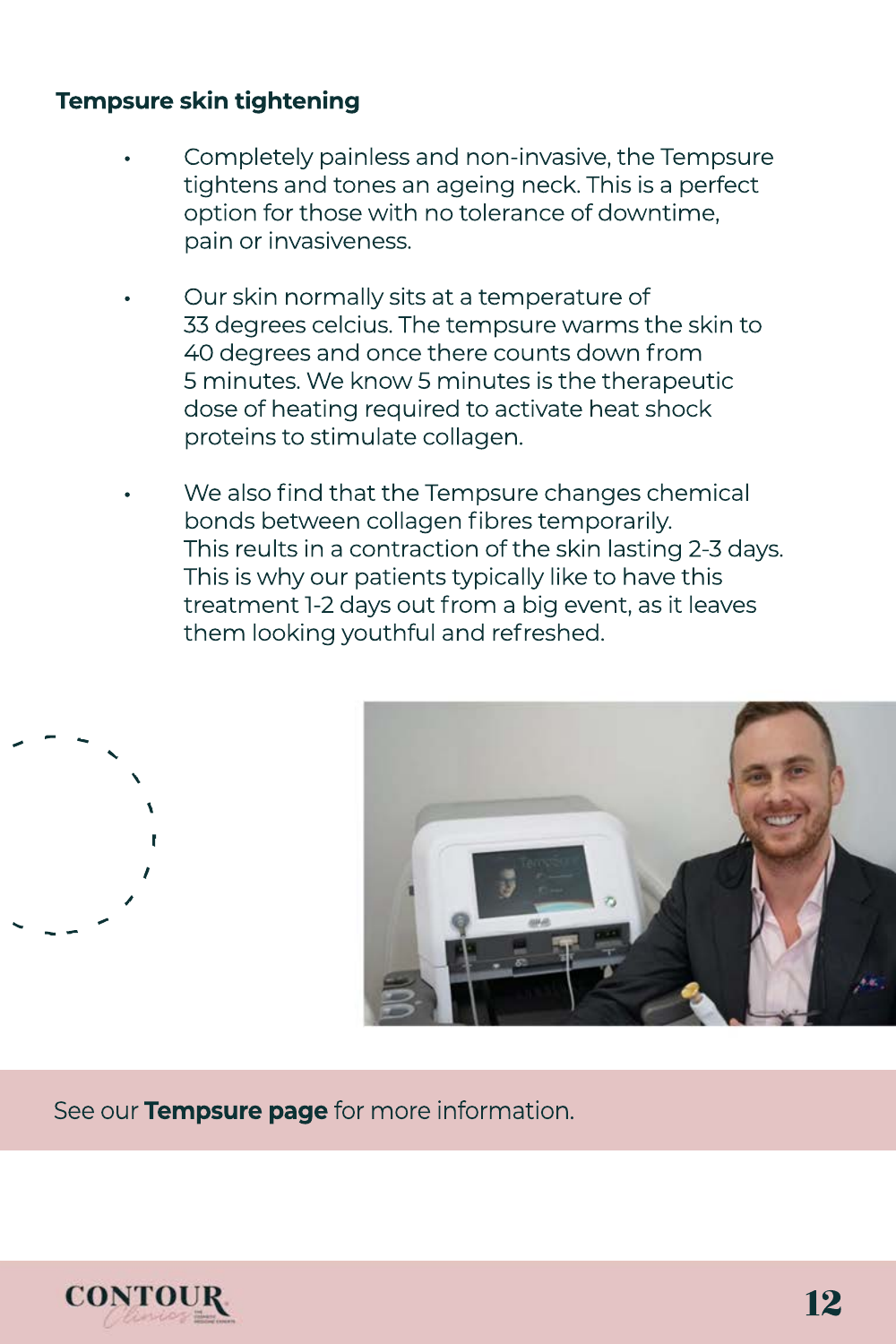# **PDO MINI threads**

PDO Mini threads are all the rage these days. Every cosmetic clinic in the Country seem to be promoting them as the latest and greatest in skin tightening.

However, there are many things about PDO threads most cosmetic clinics WON'T tell you.

PDO threads are made of a substance called polydioxanone. This has been used as a suture material in operations for decades with good effect.

These cannot be used to lift. They are only useful in skin tightening/skin rejuvenation.

There are two main types of PDO threads in existence:

**Long:** anchoring threads that are used to reposition facial tissues. These are used to create non-surgical facelifts. Theses thick threads have barbs that grab hold in the subcutaneous tissue of the face and pull back sagging facial tissues (for non-surgical face or neck-lifts) or reposition facial areas to create certain looks (i.e. the fox eye thread lift). For a neck lift using long PDO threads we often use 2-4 threads per side.



**Short (MINI):** collagen stimulating threads. These are not much thicker than a hair and are inserted just under the skin in large quantities. For a full neck skin tightening with PDO threads it would not be unusual to use up to 40 MINI threads in total.

PDO MINI threads are great for younger patients who want just that little bit extra skin tightening. These are not useful for non-surgical facelifts.